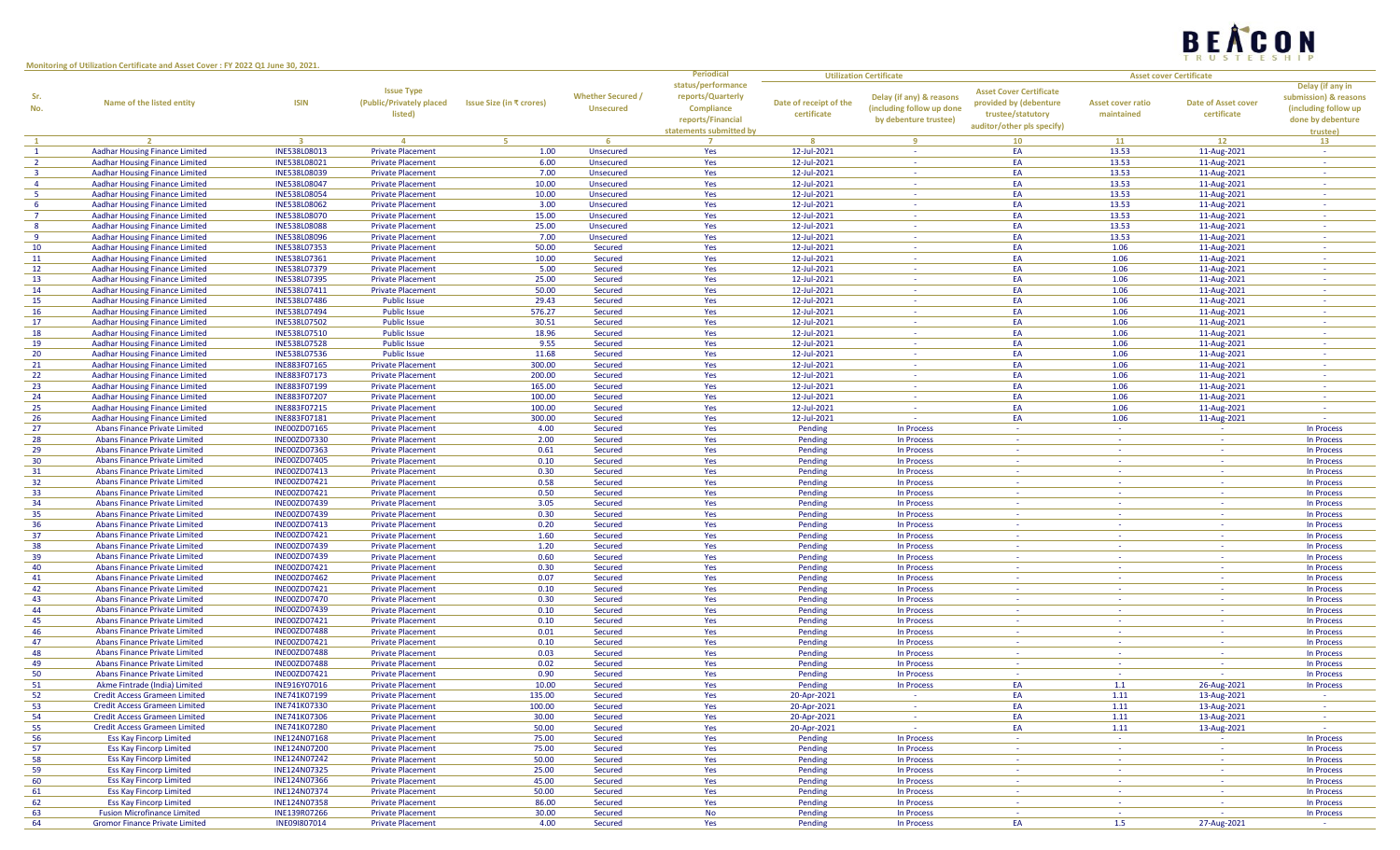| 65         | <b>Gromor Finance Private Limited</b>                                        | INE091807022                 | <b>Private Placement</b>                             | 2.70             | Secured            | Yes        | Pending            | In Process               | EA                                 | 1.5                       | 27-Aug-2021              |                          |
|------------|------------------------------------------------------------------------------|------------------------------|------------------------------------------------------|------------------|--------------------|------------|--------------------|--------------------------|------------------------------------|---------------------------|--------------------------|--------------------------|
| 66         | JM Financial Home Loans Limited                                              | INE01A207013                 | <b>Private Placement</b>                             | 25.00            | Secured            | Yes        | Pending            | In Process               | EA                                 | 1.73                      | 18-Aug-2021              | $\sim$                   |
| 67         | JM Financial Home Loans Limited                                              | INE01A207047                 | <b>Private Placement</b>                             | 2.00             | Secured            | Yes        | Pending            | In Process               | EA                                 | 1.73                      | 18-Aug-2021              |                          |
| 68         | JM Financial Home Loans Limited                                              | INE01A207047                 | <b>Private Placement</b>                             | 1.10             | Secured            | Yes        | Pending            | In Process               | EA                                 | 1.73                      | 18-Aug-2021              | na.                      |
| 69         | JM Financial Home Loans Limited                                              | INE01A207047                 | <b>Private Placement</b>                             | 2.00             | Secured            | Yes        | Pending            | In Process               | EA                                 | 1.73                      | 18-Aug-2021              | $\sim$                   |
| 70         | JM Financial Home Loans Limited                                              | INE01A207039                 | <b>Private Placement</b>                             | 5.10             | Secured            | Yes        | Pending            | In Process               | EA                                 | 1.73                      | 18-Aug-2021              | $\sim$                   |
| 71         | JM Financial Home Loans Limited                                              | INE01A207021                 | <b>Private Placement</b>                             | 25.00            | Secured            | Yes        | Pending            | In Process               | EA                                 | 1.73                      | 18-Aug-2021              | $\sim$ $-$               |
| 72         | <b>JM Financial Home Loans Limited</b>                                       | INE01A207054                 | <b>Private Placement</b>                             | 50.00            | Secured            | Yes        | Pending            | In Process               | EA                                 | 1.73                      | 18-Aug-2021              | $\sim$                   |
| 73         | JM Financial Home Loans Limited                                              | INE01A207062                 | <b>Private Placement</b>                             | 10.00            | Secured            | Yes        | Pending            | In Process               | EA                                 | 1.73                      | 18-Aug-2021              | $\sim$                   |
| 74         | JM Financial Home Loans Limited                                              | INE01A207070                 | <b>Private Placement</b>                             | 50.00            | Secured            | Yes        | Pending            | In Process               | EA                                 | 1.73                      | 18-Aug-2021              |                          |
| 75         | <b>JM Financial Services Limited</b>                                         | INE012I07025                 | <b>Private Placement</b>                             | 5.15             | Secured            | Yes        | 05-May-2021        | $\sim$                   | EA                                 | 5.19                      | 23-Jul-2021              | na.                      |
| 76         | <b>JM Financial Services Limited</b>                                         | INE012I07033                 | <b>Private Placement</b>                             | 51.50            | Secured            | Yes        | 05-May-2021        | $\sim$                   | EA                                 | 5.19                      | 23-Jul-2021              |                          |
| 77         | Kanakadurga Finance Limited                                                  | INE104W07088                 | <b>Private Placement</b>                             | 10.00            | Secured            | <b>No</b>  | Pending            | In Process               | $\sim$                             | na.                       |                          | In Process               |
| 78         | <b>KRIBHCO Fertilizers Limited</b>                                           | INE486H07015                 | <b>Private Placement</b>                             | 200.00           | Secured            | Yes        | 14-May-2020        | $\sim$                   | EA                                 | 1.88                      | 13-Aug-2021              | $\sim$                   |
| 79         | <b>KRIBHCO Fertilizers Limited</b>                                           | INE486H07023                 | <b>Private Placement</b>                             | 120.00           | Secured            | Yes        | 14-May-2020        | $\sim$                   | EA                                 | 1.88                      | 13-Aug-2021              | $\sim$                   |
| 80         | <b>L&amp;T Finance Limited</b>                                               | <b>INE476M07BX6</b>          | <b>Private Placement</b>                             | 125.00           | Secured            | Yes        | Pending            | 187                      | EA                                 | 1.05                      | 30-Aug-2021              | $\sim$                   |
| 81         | <b>L&amp;T Finance Limited</b>                                               | <b>INE476M07BY4</b>          | <b>Private Placement</b>                             | 279.00           | Secured            | Yes        | Pending            | $\sim$                   | EA                                 | 1.05                      | 30-Aug-2021              |                          |
| 82         | <b>L&amp;T Finance Limited</b>                                               | <b>INE476M07BX6</b>          | <b>Private Placement</b>                             | 75.00            | Secured            | Yes        | Pending            | $\sim$                   | EA                                 | 1.05                      | 30-Aug-2021              | $\sim$                   |
| 83         | <b>L&amp;T Finance Limited</b>                                               | <b>INE476M07BZ1</b>          | <b>Private Placement</b>                             | 300.00           | Secured            | Yes        | Pending            | $\sim$                   | EA                                 | 1.05                      | 30-Aug-2021              |                          |
| 84         | Motilal Oswal Financial Services Limited                                     | INE338107057                 | <b>Private Placement</b>                             | 195.00           | Secured            | Yes        | 31-Aug-2021        | $\sim$                   | EA                                 | 1.05                      | 28-Aug-2021              | n a                      |
| 85         | <b>Motilal Oswal Financial Services Limited</b>                              | INE338107065                 | <b>Private Placement</b>                             | 105.00           | Secured            | Yes        | 31-Aug-2021        | $\sim$                   | EA                                 | 1.05                      | 28-Aug-2021              | $\sim$                   |
| 86         | Motilal Oswal Finvest Limited                                                | INE01WN07037                 | <b>Private Placement</b>                             | 200.00           | Secured            | Yes        | Pending            | In Process               | EA                                 | 1.99                      | 31-Aug-2021              | $\sim$                   |
| 87         | Motilal Oswal Finvest Limited                                                | INE01WN07029                 | <b>Private Placement</b>                             | 400.00           | Secured            | Yes        | Pending            | In Process               | EA                                 | 1.99                      | 31-Aug-2021              | $\sim$                   |
| 88         | <b>Motilal Oswal Finvest Limited</b>                                         | INE01WN07011                 | <b>Private Placement</b>                             | 100.00           | Secured            | Yes        | Pending            | In Process               | EA                                 | 1.99                      | 31-Aug-2021              |                          |
| 89         | Motilal Oswal Home Finance Limited                                           | INE658R07299                 | <b>Private Placement</b>                             | 14.32            | Secured            | Yes        | Pending            | In Process               | EA                                 | 1.59                      | 16-Aug-2021              | $\sim$ $-$               |
| 90         | Motilal Oswal Home Finance Limited                                           | INE658R07307                 | <b>Private Placement</b>                             | 28.27            | Secured            | Yes        | Pending            | In Process               | EA                                 | 1.59                      | 16-Aug-2021              |                          |
| 91         | Motilal Oswal Home Finance Limited                                           | INE658R07331                 | <b>Private Placement</b>                             | 34.65            | Secured            | Yes        | Pending            | In Process               | EA                                 | 1.59                      | 16-Aug-2021              | $\sim$                   |
| 92         | Motilal Oswal Home Finance Limited                                           | INE658R07349                 | <b>Private Placement</b>                             | 40.45            | Secured            | Yes        | Pending            | In Process               | EA                                 | 1.59                      | 16-Aug-2021              | $\sim$                   |
| 93         | Motilal Oswal Home Finance Limited                                           | INE658R07356                 | <b>Private Placement</b>                             | 200.00           | Secured            | Yes        | Pending            | In Process               | EA                                 | 1.59                      | 16-Aug-2021              | na.                      |
| 94         | Motilal Oswal Home Finance Limited                                           | INE658R07364                 | <b>Private Placement</b>                             | 100.24           | Secured            | Yes        | 31-Aug-2021        | <b>Contract</b>          | EA                                 | 1.59                      | 16-Aug-2021              | $\sim$                   |
| 95         | Motilal Oswal Home Finance Limited                                           | INE658R07372                 | <b>Private Placement</b>                             | 25.00            | Secured            | Yes        | 31-Aug-2021        | $\sim$                   | EA                                 | 1.59                      | 16-Aug-2021              | $\sim$                   |
| 96         | Motilal Oswal Home Finance Limited                                           | INE658R07380                 | <b>Private Placement</b>                             | 50.00            | Secured            | Yes        | 31-Aug-2021        | $\sim$                   | EA                                 | 1.59                      | 16-Aug-2021              | $\sim$                   |
| 97         | Motilal Oswal Home Finance Limited                                           | INE658R07398                 | <b>Private Placement</b>                             | 50.00            | Secured            | Yes        | 31-Aug-2021        | $\sim$                   | EA                                 | 1.59                      | 16-Aug-2021              | $\sim$                   |
| 98         | Motilal Oswal Home Finance Limited                                           | INE658R07406                 | <b>Private Placement</b>                             | 75.00            | Secured            | Yes        | 31-Aug-2021        | $\sim$                   | EA                                 | 1.59                      | 16-Aug-2021              | $\sim$                   |
| 99         | Motilal Oswal Home Finance Limited                                           | INE658R07414                 | <b>Private Placement</b>                             | 25.00            | Secured            | Yes        | 31-Aug-2021        |                          | EA                                 | 1.59                      | 16-Aug-2021              |                          |
| 100        | Motilal Oswal Home Finance Limited                                           | INE658R07422                 | <b>Private Placement</b>                             | 54.26            | Secured            | Yes        | 31-Aug-2021        | $\sim$                   | EA                                 | 1.59                      | 16-Aug-2021              | na.                      |
| 101        | Motilal Oswal Home Finance Limited                                           | INE658R08156                 | <b>Private Placement</b>                             | 300.00           | Unsecured          | Yes        | Pending            | In Process               | EA                                 | 2.71                      | 16-Aug-2021              | $\sim$                   |
| 102        | National Highways Authority of India                                         | <b>INE906B07HD4</b>          | <b>Private Placement</b>                             | 5,000.00         | Secured            | Yes        | Pending            | In Process               | N.A.                               | $\sim$                    | $\sim$                   |                          |
| 103        | National Highways Authority of India                                         | <b>INE906B07HE2</b>          | <b>Private Placement</b>                             | 5,000.00         | Secured            | Yes        | Pending            | In Process               | N.A.                               | $\sim$                    | $\sim$                   | $\sim$                   |
| 104        | National Highways Authority of India                                         | <b>INE906B07HF9</b>          | <b>Private Placement</b>                             | 5,000.00         | Secured            | Yes        | Pending            | In Process               | N.A.                               | $\sim$                    | $\sim$                   | $\sim$                   |
| 105        | National Highways Authority of India                                         | <b>INE906B07HG7</b>          | <b>Private Placement</b>                             | 5,000.00         | Secured            | Yes        | Pending            | In Process               | N.A.                               | $\sim$                    | $\sim$                   | $\sim$                   |
| 106        | National Highways Authority of India                                         | <b>INE906B07HH5</b>          | <b>Private Placement</b>                             | 5,000.00         | Secured            | Yes        | Pending            | In Process               | N.A.                               | $\sim$                    | $\sim$                   |                          |
| 107        | National Highways Authority of India                                         | <b>INE906B07GT2</b>          | <b>Private Placement</b>                             | 345.05           | Secured            | Yes        | Pending            | In Process               | N.A.                               | <b>Contract</b>           | <b>Contract</b>          | $\sim$                   |
| 108        | National Highways Authority of India                                         | <b>INE906B07GU0</b>          | <b>Private Placement</b>                             | 192.15           | Secured            | Yes        | Pending            | In Process               | N.A.                               | $\sim$                    | $\sim$                   | $\sim$                   |
| 109        | National Highways Authority of India                                         | <b>INE906B07GV8</b>          | <b>Private Placement</b>                             | 146.66           | Secured            | Yes        | Pending            | In Process               | N.A.                               | na.                       | $\sim$                   | $\sim$                   |
| 110        | National Highways Authority of India                                         | <b>INE906B07GW6</b>          | <b>Private Placement</b>                             | 311.21           | Secured            | Yes        | Pending            | In Process               | N.A.                               | $\sim$ $\sim$             | <b>Section</b>           | $\sim$                   |
| 111        | National Highways Authority of India                                         | <b>INE906B07GX4</b>          | <b>Private Placement</b>                             | 41.29            | Secured            | Yes        | Pending            | In Process               | N.A.                               | $\sim$                    | $\sim$                   | $\sim$                   |
| 112        | National Highways Authority of India                                         | <b>INE906B07GS4</b>          | <b>Private Placement</b>                             | 375.98           | Secured            | Yes        | Pending            | In Process               | N.A.                               | $\sim$                    | $\sim$                   |                          |
| 113        | National Highways Authority of India                                         | <b>INE906B07GR6</b>          | <b>Private Placement</b>                             | 282.11           | Secured            | Yes        | Pending            | In Process               | N.A.                               | $\sim$                    | $\sim$                   |                          |
| 114        | National Highways Authority of India                                         | <b>INE906B07HJ1</b>          | <b>Private Placement</b>                             | 5,500.00         | Secured            | Yes        | Pending            | In Process               | N.A.                               | $\sim$ $-$                | $\sim$                   | $\sim$                   |
| 115        | National Highways Authority of India                                         | <b>INE906B07HL7</b>          | <b>Private Placement</b>                             | 5,000.00         | Secured            | Yes        | Pending            | In Process               | N.A.                               | $\sim$                    | $\sim$                   |                          |
| 116        | National Highways Authority of India                                         | <b>INE906B07HK9</b>          | <b>Private Placement</b>                             | 1,100.00         | Secured            | Yes        | Pending            | In Process               | N.A.                               | na.                       | $\sim$                   |                          |
| 117        | National Highways Authority of India                                         | <b>INE906B07HI3</b>          | <b>Private Placement</b>                             | 3,000.00         | Secured            | Yes        | Pending            | In Process               | N.A.                               | $\sim$                    | $\sim$                   |                          |
| 118        | National Highways Authority of India                                         | <b>INE906B07HM5</b>          | <b>Private Placement</b>                             | 6,500.00         | Secured            | Yes        | Pending            | In Process               | N.A.                               | $\sim$                    | $\sim$                   | $\sim$                   |
| 119        | National Highways Authority of India                                         | <b>INE906B07HN3</b>          | <b>Private Placement</b>                             | 4,791.00         | Secured            | Yes        | Pending            | In Process               | N.A.                               | $\sim$                    | $\sim$                   |                          |
| 120        | National Highways Authority of India                                         | <b>INE906B07HO1</b>          | <b>Private Placement</b>                             | 3,119.00         | Secured            | Yes        | Pending            | In Process               | N.A.                               | $\sim$                    |                          |                          |
| 121        | Nile Developers Private Limited                                              | INE0G8Z07019                 | <b>Private Placement</b>                             | 47.00            | Secured            | Yes        | 01-Jan-2021        | 187                      | EA                                 | 1.12                      | 30-Aug-2021              | $\sim$ $-$               |
| 122        | Saija Finance Private Limited                                                | INE637007134                 | <b>Private Placement</b>                             | 10.00            | Secured            | Yes        | Pending            | In Process               | EA                                 | 1.13                      | 30-Aug-2021              |                          |
| 123        | Sankhya Financial Services Private Limited                                   | INE471X07014                 | <b>Private Placement</b>                             | 25.00            | Secured            | Yes        | 27-Aug-2021        |                          | EA                                 | 3.53                      | 28-Aug-2021              |                          |
| 124        | Sankhya Financial Services Private Limited                                   | INE471X07022                 | <b>Private Placement</b>                             | 15.00            | Secured            | Yes        | 27-Aug-2021        | <b>Section</b>           | EA                                 | 3.53                      | 28-Aug-2021              | $\sim$                   |
| 125        | Sankhya Financial Services Private Limited                                   | INE471X07030                 | <b>Private Placement</b>                             | 25.00            | Secured            | Yes        | 27-Aug-2021        | <b>Contract</b>          | EA<br>EA                           | 3.53                      | 28-Aug-2021              | $\sim$                   |
| 126        | Sankhya Financial Services Private Limited                                   | INE471X07048                 | <b>Private Placement</b>                             | 25.00            | Secured            | Yes        | 27-Aug-2021        | <b>Contract</b>          |                                    | 3.53                      | 28-Aug-2021              | $\sim$ $-$               |
| 127        | Standard Chartered Investments and Loans (India)                             | INE403G07061                 | <b>Private Placement</b>                             | 150.00           | Secured            | Yes        | Pending            | In Process               |                                    | $\sim$                    | $\sim$                   | In Process               |
|            | Limited                                                                      |                              |                                                      |                  |                    |            |                    |                          |                                    |                           |                          |                          |
| 128        | Standard Chartered Investments and Loans (India)                             | INE403G07079                 | <b>Private Placement</b>                             | 195.00           | Secured            | Yes        | Pending            | In Process               | $\sim$                             | $\sim$                    | <b>Part</b>              | In Process               |
|            | Limited                                                                      |                              |                                                      |                  |                    |            |                    |                          |                                    |                           |                          |                          |
| 129        | <b>TVS Credit Services Limited</b>                                           | INE729N07024                 | <b>Private Placement</b>                             | 100.00           | Secured            | Yes        | Pending            | In Process               | EA                                 | 1.27                      | 26-Aug-2021              |                          |
| 130        | <b>U P Power Corporation Limited</b>                                         | INE540P07202                 | <b>Private Placement</b>                             | 529.20           | Secured            | Yes        | Pending            | In Process               | $\sim 10^{-1}$                     | <b>Contract</b>           | $\sim 10^{-1}$           | In Process               |
| 131        | <b>U P Power Corporation Limited</b>                                         | INE540P07210                 | <b>Private Placement</b>                             | 529.20           | Secured            | Yes        | Pending            | In Process               | $\sim 10^{-1}$<br>$\sim$           | $\sim$ $-$<br>$\sim$      | $\sim 10^{-1}$<br>$\sim$ | In Process               |
| 132<br>133 | <b>U P Power Corporation Limited</b>                                         | INE540P07228                 | <b>Private Placement</b>                             | 529.20           | Secured            | Yes        | Pending            | In Process               |                                    | $\sim$ $-$                | $\sim$                   | In Process               |
|            | <b>U P Power Corporation Limited</b>                                         | INE540P07236                 | <b>Private Placement</b>                             | 529.20           | Secured            | Yes        | Pending            | In Process               | $\sim$<br>$\sim 10$                | $\sim$                    |                          | In Process               |
| 134        | <b>U P Power Corporation Limited</b>                                         | INE540P07244                 | <b>Private Placement</b>                             | 529.20           | Secured            | Yes        | Pending            | In Process               |                                    |                           | $\sim$ $-$               | In Process               |
| 135        | <b>U P Power Corporation Limited</b><br><b>U P Power Corporation Limited</b> | INE540P07251                 | <b>Private Placement</b>                             | 529.20<br>529.20 | Secured            | Yes        | Pending            | In Process               | $\sim 10$                          | $\sim$ $-$                | $\sim 10^{-1}$           | In Process               |
| 136<br>137 | <b>U P Power Corporation Limited</b>                                         | INE540P07269<br>INE540P07293 | <b>Private Placement</b><br><b>Private Placement</b> | 646.00           | Secured<br>Secured | Yes<br>Yes | Pending<br>Pending | In Process<br>In Process | $\sim$ 10 $\pm$<br><b>Contract</b> | $\sim$<br><b>Contract</b> | $\sim$<br><b>College</b> | In Process<br>In Process |
|            |                                                                              |                              |                                                      | 646.00           |                    |            |                    |                          | $\sim$ 10 $\pm$                    | $\sim$                    | <b>Contract</b>          |                          |
| 138        | <b>U P Power Corporation Limited</b>                                         | INE540P07301                 | <b>Private Placement</b>                             |                  | Secured            | Yes        | Pending            | In Process               |                                    |                           |                          | In Process               |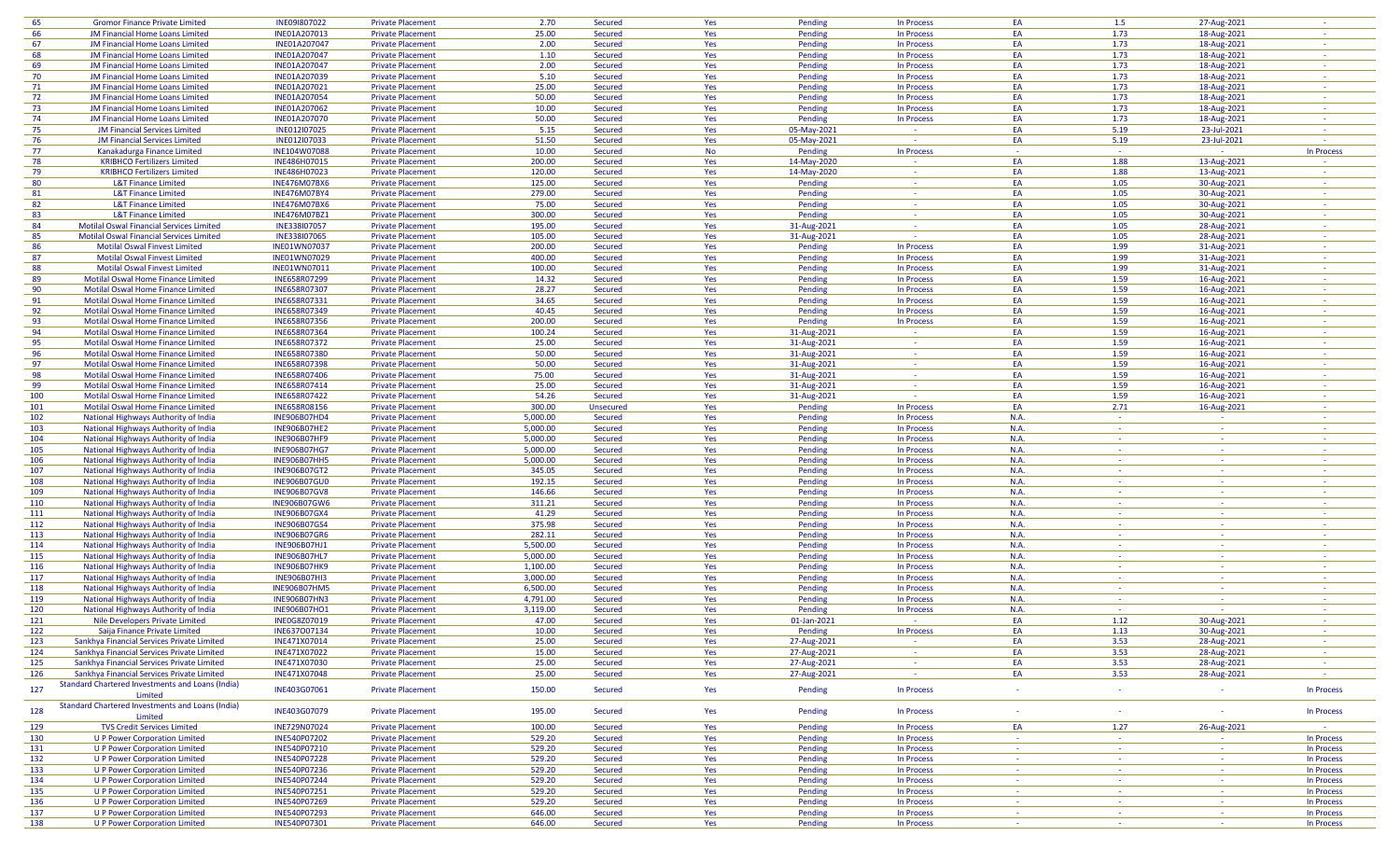| 139 | <b>U P Power Corporation Limited</b>     | INE540P07319        | <b>Private Placement</b> | 646.00   | Secured   | Yes | Pending     | In Process     | $\sim$         |        | $\sim$         | In Process               |
|-----|------------------------------------------|---------------------|--------------------------|----------|-----------|-----|-------------|----------------|----------------|--------|----------------|--------------------------|
| 140 | <b>U P Power Corporation Limited</b>     | INE540P07327        | <b>Private Placement</b> | 646.00   | Secured   | Yes | Pending     | In Process     | $\sim$         | $\sim$ | $\sim$         | In Process               |
| 141 | <b>U P Power Corporation Limited</b>     | INE540P07335        | <b>Private Placement</b> | 646.00   | Secured   | Yes | Pending     | In Process     | $\sim$         | $\sim$ | $\sim$         | In Process               |
| 142 | <b>U P Power Corporation Limited</b>     | INE540P07343        | <b>Private Placement</b> | 646.00   | Secured   | Yes | Pending     | In Process     | $\sim$         | $\sim$ | $\sim$         | In Process               |
|     |                                          |                     |                          |          |           |     |             |                |                |        |                |                          |
| 143 | <b>U P Power Corporation Limited</b>     | INE540P07350        | <b>Private Placement</b> | 646.00   | Secured   | Yes | Pending     | In Process     | $\sim$         | $\sim$ | $\sim$         | In Process               |
| 144 | <b>G R Infraprojects Limited</b>         | INE201P07151        | <b>Private Placement</b> | 50.00    | Secured   | Yes | Pending     | In Process     |                | ÷      |                | In Process               |
| 145 | <b>G R Infraprojects Limited</b>         | INE201P07169        | <b>Private Placement</b> | 50.00    | Secured   | Yes | Pending     | In Process     | $\sim$         | na.    | $\sim$         | In Process               |
| 146 | <b>G R Infraprojects Limited</b>         | INE201P07185        | <b>Private Placement</b> | 70.00    | Secured   | Yes | Pending     | In Process     | $\sim$         | $\sim$ | $\sim$         | In Process               |
| 147 | <b>G R Infraprojects Limited</b>         | INE201P07193        | <b>Private Placement</b> | 10.00    | Secured   | Yes | Pending     | In Process     | <b>Section</b> | $\sim$ | $\sim$         | In Process               |
| 148 | <b>G R Infraprojects Limited</b>         | INE201P07177        | <b>Private Placement</b> | 5.00     | Secured   | Yes | Pending     | In Process     | $\sim$         | $\sim$ | $\sim$         | In Process               |
| 149 | <b>G R Infraprojects Limited</b>         | INE201P08043        | <b>Private Placement</b> | 17.00    | Unsecured | Yes | Pending     | In Process     | $\sim$         | $\sim$ | $\sim$         | In Process               |
| 150 | <b>G R Infraprojects Limited</b>         | INE201P08050        | <b>Private Placement</b> | 17.00    | Unsecured | Yes | Pending     | In Process     | 14.1           | $\sim$ | 14.1           | In Process               |
| 151 | <b>G R Infraprojects Limited</b>         | <b>INE201P08068</b> | <b>Private Placement</b> | 17.00    | Unsecured | Yes | Pending     | In Process     |                | ÷      |                | In Process               |
| 152 | <b>G R Infraprojects Limited</b>         | INE201P08076        | <b>Private Placement</b> | 16.00    | Unsecured | Yes | Pending     | In Process     | $\sim$         | $\sim$ | $\sim$         | In Process               |
| 153 |                                          |                     |                          | 16.00    |           |     |             |                | $\sim$         | $\sim$ |                |                          |
|     | <b>G R Infraprojects Limited</b>         | INE201P08084        | <b>Private Placement</b> |          | Unsecured | Yes | Pending     | In Process     |                |        | $\sim$         | In Process               |
| 154 | <b>G R Infraprojects Limited</b>         | INE201P08092        | <b>Private Placement</b> | 14.00    | Unsecured | Yes | Pending     | In Process     | $\sim$         | $\sim$ | $\sim$         | In Process               |
| 155 | <b>G R Infraprojects Limited</b>         | INE201P08100        | <b>Private Placement</b> | 14.00    | Unsecured | Yes | Pending     | In Process     | $\sim$         | $\sim$ | <b>Section</b> | In Process               |
| 156 | <b>G R Infraprojects Limited</b>         | INE201P08118        | <b>Private Placement</b> | 14.00    | Unsecured | Yes | Pending     | In Process     | $\sim$         | $\sim$ | <b>Section</b> | In Process               |
| 157 | <b>G R Infraprojects Limited</b>         | INE201P08126        | <b>Private Placement</b> | 14.00    | Unsecured | Yes | Pending     | In Process     | 14.1           | $\sim$ | $\sim$         | In Process               |
| 158 | <b>G R Infraprojects Limited</b>         | INE201P08134        | <b>Private Placement</b> | 60.00    | Unsecured | Yes | Pending     | In Process     |                | na.    |                | In Process               |
| 159 | <b>Power Finance Corporation Limited</b> | <b>INE134E08JQ3</b> | <b>Private Placement</b> | 3,000.00 | Unsecured | Yes | 29-May-2021 | $\sim$         | EA             | 1.16   | 20-Aug-2021    | $\sim$                   |
| 160 | <b>Power Finance Corporation Limited</b> | <b>INE134E08JR1</b> | <b>Private Placement</b> | 1,007.40 | Unsecured | Yes | 29-May-2021 | $\sim$         | EA             | 1.16   | 20-Aug-2021    | $\sim$                   |
| 161 | <b>Power Finance Corporation Limited</b> | <b>INE134E08JS9</b> | <b>Private Placement</b> | 528.40   | Unsecured | Yes | 29-May-2021 | $\sim$         | EA             | 1.16   | 20-Aug-2021    | $\sim$                   |
| 162 | <b>Power Finance Corporation Limited</b> | <b>INE134E08JT7</b> | <b>Private Placement</b> | 2,654.00 | Unsecured | Yes | 29-May-2021 | $\sim$         | EA             | 1.16   | 20-Aug-2021    |                          |
| 163 | <b>Power Finance Corporation Limited</b> | <b>INE134E08JU5</b> | <b>Private Placement</b> | 2,155.00 | Unsecured | Yes | 29-May-2021 | <b>Section</b> | EA             | 1.16   | 20-Aug-2021    | n a                      |
|     |                                          |                     |                          |          |           |     |             |                |                |        |                |                          |
| 164 | <b>Power Finance Corporation Limited</b> | INE134E08JW1        | <b>Private Placement</b> | 3,751.20 | Unsecured | Yes | 29-May-2021 | <b>Section</b> | EA             | 1.16   | 20-Aug-2021    | $\sim$                   |
| 165 | <b>Power Finance Corporation Limited</b> | <b>INE134E08JY7</b> | <b>Private Placement</b> | 2,000.00 | Unsecured | Yes | 29-May-2021 | $\sim$         | EA             | 1.16   | 20-Aug-2021    |                          |
| 166 | Power Finance Corporation Limited        | <b>INE134E08JX9</b> | <b>Private Placement</b> | 2,411.50 | Unsecured | Yes | 29-May-2021 | 187            | EA             | 1.16   | 20-Aug-2021    | $\sim$                   |
| 167 | <b>Power Finance Corporation Limited</b> | <b>INE134E08JZ4</b> | <b>Private Placement</b> | 1,000.00 | Unsecured | Yes | 29-May-2021 | $\sim$         | EA             | 1.16   | 20-Aug-2021    | $\sim$                   |
| 168 | <b>Power Finance Corporation Limited</b> | <b>INE134E08KA5</b> | <b>Private Placement</b> | 2,578.90 | Unsecured | Yes | 29-May-2021 | $\sim$         | EA             | 1.16   | 20-Aug-2021    | $\overline{\phantom{a}}$ |
| 169 | <b>Power Finance Corporation Limited</b> | <b>INE134E08KB3</b> | <b>Private Placement</b> | 1,605.00 | Unsecured | Yes | 29-May-2021 | $\sim$         | EA             | 1.16   | 20-Aug-2021    |                          |
| 170 | <b>Power Finance Corporation Limited</b> | <b>INE134E08KC1</b> | <b>Private Placement</b> | 1,982.10 | Unsecured | Yes | 29-May-2021 | <b>Section</b> | EA             | 1.16   | 20-Aug-2021    | n a                      |
| 171 | <b>Power Finance Corporation Limited</b> | <b>INE134E08KD9</b> | <b>Private Placement</b> | 691.10   | Unsecured | Yes | 29-May-2021 | $\sim$         | EA             | 1.16   | 20-Aug-2021    | $\sim$                   |
| 172 | <b>Power Finance Corporation Limited</b> | 1NE134E08KE7        | <b>Private Placement</b> | 4,035.00 | Unsecured | Yes | 29-May-2021 | $\Delta \phi$  | EA             | 1.16   | 20-Aug-2021    |                          |
|     |                                          |                     | <b>Private Placement</b> |          |           |     |             | $\sim$         | EA             |        |                |                          |
| 173 | <b>Power Finance Corporation Limited</b> | <b>INE134E08KF4</b> |                          | 4,016.00 | Unsecured | Yes | 29-May-2021 |                |                | 1.16   | 20-Aug-2021    |                          |
| 174 | <b>Power Finance Corporation Limited</b> | <b>INE134E08KG2</b> | <b>Private Placement</b> | 3,735.00 | Unsecured | Yes | 29-May-2021 | $\sim$         | EA             | 1.16   | 20-Aug-2021    | $\sim$                   |
| 175 | <b>Power Finance Corporation Limited</b> | <b>INE134E08KH0</b> | <b>Private Placement</b> | 3,000.00 | Unsecured | Yes | 29-May-2021 | $\sim$         | EA             | 1.16   | 20-Aug-2021    | $\sim$                   |
| 176 | <b>Power Finance Corporation Limited</b> | <b>INE134E08KI8</b> | <b>Private Placement</b> | 4,710.50 | Unsecured | Yes | 29-May-2021 | $\sim$         | EA             | 1.16   | 20-Aug-2021    |                          |
| 177 | Power Finance Corporation Limited        | <b>INE134E08KJ6</b> | <b>Private Placement</b> | 1,400.00 | Unsecured | Yes | 29-May-2021 | $\sim$         | EA             | 1.16   | 20-Aug-2021    | $\sim$                   |
| 178 | <b>Power Finance Corporation Limited</b> | <b>INE134E08KK4</b> | <b>Private Placement</b> | 1,100.00 | Unsecured | Yes | 29-May-2021 | $\sim$         | EA             | 1.16   | 20-Aug-2021    | $\sim$                   |
| 179 | <b>Power Finance Corporation Limited</b> | <b>INE134E08KL2</b> | <b>Private Placement</b> | 4,000.00 | Unsecured | Yes | 29-May-2021 | $\sim$         | EA             | 1.16   | 20-Aug-2021    | $\sim$                   |
| 180 | <b>Power Finance Corporation Limited</b> | INE134E08KM0        | <b>Private Placement</b> | 5,000.00 | Unsecured | Yes | 29-May-2021 | <b>Section</b> | EA             | 1.16   | 20-Aug-2021    | $\sim$                   |
| 181 | Power Finance Corporation Limited        | <b>INE134E08KN8</b> | <b>Private Placement</b> | 3,160.00 | Unsecured | Yes | 29-May-2021 | $\sim$         | EA             | 1.16   | 20-Aug-2021    | $\sim$                   |
| 182 | <b>Power Finance Corporation Limited</b> | <b>INE134E08KO6</b> | <b>Private Placement</b> | 1,970.00 |           |     |             | $\sim$         | EA             | 1.16   |                | $\sim$                   |
|     |                                          |                     |                          |          | Unsecured | Yes | 29-May-2021 |                |                |        | 20-Aug-2021    |                          |
| 183 | <b>Power Finance Corporation Limited</b> | <b>INE134E08KP3</b> | <b>Private Placement</b> | 1,320.00 | Unsecured | Yes | 29-May-2021 | $\sim$         | EA             | 1.16   | 20-Aug-2021    |                          |
| 184 | <b>Power Finance Corporation Limited</b> | <b>INE134E08KQ1</b> | <b>Private Placement</b> | 2,920.00 | Unsecured | Yes | 29-May-2021 | $\sim$         | EA             | 1.16   | 20-Aug-2021    | $\sim$                   |
| 185 | <b>Power Finance Corporation Limited</b> | <b>INE134E08KR9</b> | <b>Private Placement</b> | 3,101.30 | Unsecured | Yes | 29-May-2021 | $\sim$         | EA             | 1.16   | 20-Aug-2021    |                          |
| 186 | <b>Power Finance Corporation Limited</b> | <b>INE134E08KS7</b> | <b>Private Placement</b> | 1,936.00 | Unsecured | Yes | 29-May-2021 | $\sim$         | EA             | 1.16   | 20-Aug-2021    | $\sim$                   |
| 187 | <b>Power Finance Corporation Limited</b> | <b>INE134E08KT5</b> | <b>Private Placement</b> | 810.00   | Unsecured | Yes | 29-May-2021 | $\sim$         | EA             | 1.16   | 20-Aug-2021    |                          |
| 188 | <b>Power Finance Corporation Limited</b> | <b>INE134E08KU3</b> | <b>Private Placement</b> | 2,145.00 | Unsecured | Yes | 29-May-2021 | <b>Section</b> | EA             | 1.16   | 20-Aug-2021    | $\sim$                   |
| 189 | Power Finance Corporation Limited        | <b>INE134E08KW9</b> | <b>Private Placement</b> | 2,206.00 | Unsecured | Yes | 29-May-2021 | $\sim$         | EA             | 1.16   | 20-Aug-2021    |                          |
| 190 | <b>Power Finance Corporation Limited</b> | <b>INE134E08KV1</b> | <b>Private Placement</b> | 3,318.00 | Unsecured | Yes | 29-May-2021 | $\sim$         | EA             | 1.16   | 20-Aug-2021    |                          |
| 191 | Power Finance Corporation Limited        | <b>INE134E08KX7</b> | <b>Private Placement</b> | 900.00   | Unsecured | Yes | 29-May-2021 | <b>College</b> | EA             | 1.16   | 20-Aug-2021    | $\sim$                   |
| 192 | <b>Power Finance Corporation Limited</b> | <b>INE134E08KY5</b> | <b>Private Placement</b> | 1,300.00 | Unsecured | Yes | 29-May-2021 | $\sim$         | EA             | 1.16   |                |                          |
|     |                                          |                     |                          |          |           |     |             |                |                |        | 20-Aug-2021    |                          |
| 193 | <b>Power Finance Corporation Limited</b> | <b>INE134E08KZ2</b> | <b>Private Placement</b> | 1,610.10 | Unsecured | Yes | 29-May-2021 | $\sim$         | EA             | 1.16   | 20-Aug-2021    | $\overline{\phantom{a}}$ |
| 194 | <b>Power Finance Corporation Limited</b> | <b>INE134E08LA3</b> | <b>Private Placement</b> | 1,605.70 | Unsecured | Yes | 29-May-2021 | $\sim$         | EA             | 1.16   | 20-Aug-2021    |                          |
| 195 | <b>Power Finance Corporation Limited</b> | <b>INE134E08LB1</b> | <b>Private Placement</b> | 3,000.00 | Unsecured | Yes | 29-May-2021 | $\sim$         | EA             | 1.16   | 20-Aug-2021    | na.                      |
| 196 | Power Finance Corporation Limited        | <b>INE134E08LC9</b> | <b>Private Placement</b> | 3,646.50 | Unsecured | Yes | 29-May-2021 |                | EA             | 1.16   | 20-Aug-2021    |                          |
| 197 | Power Finance Corporation Limited        | <b>INE134E08LD7</b> | <b>Private Placement</b> | 2,806.00 | Unsecured | Yes | 29-May-2021 |                | EA             | 1.16   | 20-Aug-2021    |                          |
| 198 | Power Finance Corporation Limited        | <b>INE134E08LE5</b> | <b>Private Placement</b> | 1,711.00 | Unsecured | Yes | 29-May-2021 | $\sim 10^{-1}$ | EA             | 1.16   | 20-Aug-2021    | $\sim$                   |
| 199 | Power Finance Corporation Limited        | <b>INE134E08LF2</b> | <b>Private Placement</b> | 405.60   | Unsecured | Yes | 29-May-2021 | $\sim$         | EA             | 1.16   | 20-Aug-2021    | $\sim$                   |
| 200 | Power Finance Corporation Limited        | <b>INE134E08LG0</b> | <b>Private Placement</b> | 540.80   | Unsecured | Yes | 29-May-2021 | <b>College</b> | EA             | 1.16   | 20-Aug-2021    | $\sim$                   |
| 201 | <b>Power Finance Corporation Limited</b> | <b>INE134E08LH8</b> | <b>Private Placement</b> | 405.60   | Unsecured | Yes | 29-May-2021 | $\sim$         | EA             | 1.16   | 20-Aug-2021    |                          |
|     | <b>Power Finance Corporation Limited</b> |                     |                          | 1,933.50 |           |     |             | $\sim 10^{-1}$ | EA             | 1.16   |                | $\sim$                   |
| 202 |                                          | <b>INE134E08LI6</b> | <b>Private Placement</b> |          | Unsecured | Yes | 29-May-2021 |                |                |        | 20-Aug-2021    |                          |
| 203 | <b>Power Finance Corporation Limited</b> | <b>INE134E07AH3</b> | <b>Public Issue</b>      | 1.96     | Secured   | Yes | 29-May-2021 | $\sim$         | EA             | 1.02   | 20-Aug-2021    | $\sim$                   |
| 204 | <b>Power Finance Corporation Limited</b> | <b>INE134E07AI1</b> | <b>Public Issue</b>      | 27.05    | Secured   | Yes | 29-May-2021 | <b>Section</b> | EA             | 1.02   | 20-Aug-2021    | na.                      |
| 205 | Power Finance Corporation Limited        | <b>INE134E07AJ9</b> | <b>Public Issue</b>      | 3.50     | Secured   | Yes | 29-May-2021 | <b>College</b> | EA             | 1.02   | 20-Aug-2021    | $\sim$                   |
| 206 | Power Finance Corporation Limited        | <b>INE134E07AK7</b> | <b>Public Issue</b>      | 0.50     | Secured   | Yes | 29-May-2021 | <b>Section</b> | EA             | 1.02   | 20-Aug-2021    | $\sim$                   |
| 207 | Power Finance Corporation Limited        | <b>INE134E07AL5</b> | <b>Public Issue</b>      | 28.74    | Secured   | Yes | 29-May-2021 | <b>College</b> | EA             | 1.02   | 20-Aug-2021    | $\sim$                   |
| 208 | <b>Power Finance Corporation Limited</b> | <b>INE134E07AM3</b> | <b>Public Issue</b>      | 33.67    | Secured   | Yes | 29-May-2021 | $\sim$         | EA             | 1.02   | 20-Aug-2021    |                          |
| 209 | Power Finance Corporation Limited        | <b>INE134E07AN1</b> | <b>Public Issue</b>      | 1,635.53 | Secured   | Yes | 29-May-2021 | <b>Section</b> | EA             | 1.02   | 20-Aug-2021    | $\sim$                   |
| 210 | <b>Power Finance Corporation Limited</b> | <b>INE134E07AO9</b> | <b>Public Issue</b>      | 10.35    | Secured   | Yes | 29-May-2021 | $\sim$ $-$     | EA             | 1.02   | 20-Aug-2021    | $\sim$                   |
|     | <b>Power Finance Corporation Limited</b> | <b>INE134E07AP6</b> |                          | 1,250.73 |           |     |             | <b>Section</b> |                | 1.02   |                | $\sim$                   |
| 211 |                                          |                     | <b>Public Issue</b>      |          | Secured   | Yes | 29-May-2021 |                | EA             |        | 20-Aug-2021    |                          |
| 212 | <b>Power Finance Corporation Limited</b> | <b>INE134E07AQ4</b> | <b>Public Issue</b>      | 3.50     | Secured   | Yes | 29-May-2021 | $\sim$         | EA             | 1.02   | 20-Aug-2021    | $\sim$                   |
| 213 | <b>Power Finance Corporation Limited</b> | <b>INE134E07AR2</b> | <b>Public Issue</b>      | 53.36    | Secured   | Yes | 29-May-2021 | <b>Section</b> | EA             | 1.02   | 20-Aug-2021    | $\sim$                   |
| 214 | Power Finance Corporation Limited        | <b>INE134E07AS0</b> | <b>Public Issue</b>      | 50.05    | Secured   | Yes | 29-May-2021 | $\sim$         | EA             | 1.02   | 20-Aug-2021    | $\sim$ $\sim$            |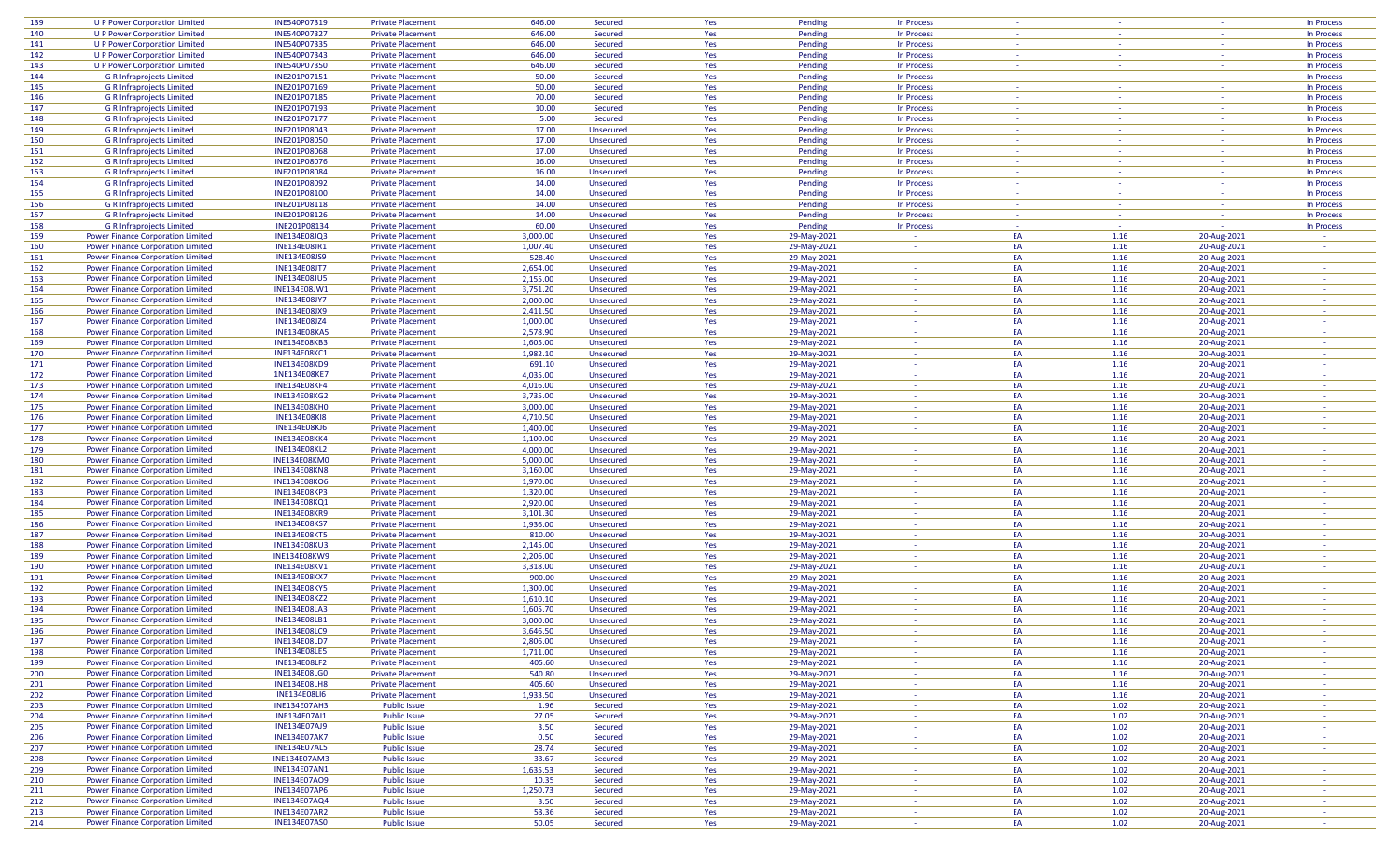| 215        | Power Finance Corporation Limited                          | <b>INE134E07AT8</b>                 | <b>Public Issue</b>            | 1,330.05             | Secured            | Yes                  | 29-May-2021            | $\sim$           | EA                   | 1.02         | 20-Aug-2021              | $\sim$ $\sim$                    |
|------------|------------------------------------------------------------|-------------------------------------|--------------------------------|----------------------|--------------------|----------------------|------------------------|------------------|----------------------|--------------|--------------------------|----------------------------------|
| 216        | Aye Finance Private Limited                                | INE501X07190                        | Private Issue                  | 25.00                | Secured            | Pending              | <b>NA</b>              | $\sim$           | Received             | 1.1          | 28.08.2021               | $\sim$                           |
| 217        | <b>Ashv Finance Limited</b>                                | INE411R07079                        | Private Issue                  | 200.00               | Secured            | Pending              | <b>NA</b>              | $\sim$           | Received             | 1.05         | 12.08.2021               | $\sim$ $\sim$                    |
|            |                                                            |                                     |                                | 14.417               |                    |                      |                        |                  |                      |              |                          |                                  |
|            |                                                            | INE660C07719                        |                                | 1.3                  |                    |                      |                        |                  |                      |              |                          |                                  |
|            |                                                            | INE660C07727                        |                                | 8.867                |                    |                      |                        |                  |                      |              |                          |                                  |
|            |                                                            | INE660C07743                        |                                | 1.3                  |                    |                      |                        |                  |                      |              |                          | Delay in submission of 1         |
| 218        | <b>Centrum Capital Limited</b>                             | INE660C07750                        | Private Issue                  | 52.92                | Secured            | Received             | <b>NA</b>              |                  | Received             | 2.11         | 30.08.2021               | day. Although follow up          |
|            |                                                            | INE660C07768                        |                                | 10.479               |                    |                      |                        |                  |                      |              |                          | was done by Trustees             |
|            |                                                            | INE660C07776                        |                                |                      |                    |                      |                        |                  |                      |              |                          |                                  |
|            |                                                            | INE660C07768                        |                                | 52.92                |                    |                      |                        |                  |                      |              |                          |                                  |
| 219        | <b>ECL Finance Limited</b>                                 | INE804IA7261                        | <b>Private Issue</b>           | 15.2<br>500.00       | Secured            | Received             | <b>NA</b>              | $\sim$           | Received             | 1.06         | 11.08.2021               | $\sim$                           |
| 220        | <b>ECL Finance Limited</b>                                 | INE804IA7279                        | Private Issue                  | 800.00               | Secured            | Received             | <b>NA</b>              | $\sim$           | Received             | 1.06         | 11.08.2021               | $\sim$ $\sim$                    |
| 221        | <b>ECL Finance Limited</b>                                 | <b>INE804IA7287</b>                 | <b>Private Issue</b>           | 700.00               | Secured            | Received             | <b>NA</b>              | $\sim$           | Received             | 1.06         | 11.08.2021               | $\sim$ $-$                       |
| 222        | <b>ECL Finance Limited</b>                                 |                                     | Private Issue                  | 275.00               | Secured            | Received             | <b>NA</b>              | $\sim$           | Received             | 1.06         | 11.08.2021               | <b>Contract</b>                  |
|            |                                                            | INE804IA7311                        |                                | 25                   |                    |                      |                        |                  |                      |              |                          |                                  |
|            |                                                            | <b>INE248U07CJ9</b>                 |                                |                      |                    |                      |                        |                  |                      |              |                          |                                  |
|            |                                                            | <b>INE248U07CK7</b>                 |                                | 25                   |                    |                      |                        |                  |                      |              |                          |                                  |
|            |                                                            | <b>INE248U07CL5</b>                 |                                | 25                   |                    |                      |                        |                  |                      |              |                          |                                  |
|            |                                                            | <b>INE248U07CM3</b>                 |                                | 25                   |                    |                      |                        |                  |                      |              |                          |                                  |
|            |                                                            | <b>INE248U07CN1</b>                 |                                | 25                   |                    |                      |                        |                  |                      |              |                          |                                  |
|            |                                                            | <b>INE248U07BJ1</b>                 |                                | 25                   |                    |                      |                        |                  |                      |              |                          |                                  |
|            |                                                            | <b>INE248U07CO9</b>                 |                                | 865.516              |                    |                      |                        |                  |                      |              |                          |                                  |
|            |                                                            | <b>INE248U07CP6</b>                 |                                | 69.25                |                    |                      |                        |                  |                      |              |                          |                                  |
|            |                                                            | <b>INE248U07CQ4</b>                 |                                | 44.3                 |                    |                      |                        |                  |                      |              |                          |                                  |
|            |                                                            | <b>INE248U07CS0</b>                 |                                | 105.27               |                    |                      |                        |                  |                      |              |                          |                                  |
|            |                                                            |                                     |                                | 30                   |                    |                      |                        |                  |                      |              |                          |                                  |
|            |                                                            | <b>INE248U07CT8</b>                 |                                | 10.1                 |                    |                      |                        |                  |                      |              |                          |                                  |
|            |                                                            | <b>INE248U07CP6</b>                 |                                | 44.3                 |                    |                      |                        |                  |                      |              |                          |                                  |
|            |                                                            | <b>INE248U07CR2</b>                 |                                | 35                   |                    |                      |                        |                  |                      |              |                          | Certificate is in process.       |
| 223        | <b>IIFL Wealth Prime Limited</b>                           | <b>INE248U07CU6</b>                 | Private Issue                  | 13                   | Secured            | Received             | <b>NA</b>              |                  | Pending              |              |                          | Follow up done by Trustees       |
|            |                                                            | <b>INE248U07BJ1</b>                 |                                | 865.516              |                    |                      |                        |                  |                      |              |                          |                                  |
|            |                                                            | INE248U07BJ1                        |                                | 865.516              |                    |                      |                        |                  |                      |              |                          |                                  |
|            |                                                            | <b>INE248U07BG7</b>                 |                                | 333.911              |                    |                      |                        |                  |                      |              |                          |                                  |
|            |                                                            | <b>INE248U07BJ1</b>                 |                                | 865.516              |                    |                      |                        |                  |                      |              |                          |                                  |
|            |                                                            | <b>INE248U07CV4</b>                 |                                | 61.897               |                    |                      |                        |                  |                      |              |                          |                                  |
|            |                                                            | <b>INE248U07CV4</b>                 |                                | 61.897               |                    |                      |                        |                  |                      |              |                          |                                  |
|            |                                                            | INE248U07BJ1                        |                                | 865.516              |                    |                      |                        |                  |                      |              |                          |                                  |
|            |                                                            | <b>INE248U07CV4</b>                 |                                | 865.516              |                    |                      |                        |                  |                      |              |                          |                                  |
|            |                                                            | <b>INE248U07BJ1</b>                 |                                | 33.812               |                    |                      |                        |                  |                      |              |                          |                                  |
|            |                                                            | <b>INE248U07BJ1</b>                 |                                | 73.517               |                    |                      |                        |                  |                      |              |                          |                                  |
|            |                                                            | <b>INE248U07CW2</b>                 |                                |                      |                    |                      |                        |                  |                      |              |                          |                                  |
|            |                                                            | <b>INE248U07CX0</b>                 |                                | 865.516              |                    |                      |                        |                  |                      |              |                          |                                  |
|            |                                                            | <b>INE248U07BJ1</b>                 |                                | 25                   |                    |                      |                        |                  |                      |              |                          |                                  |
|            |                                                            | <b>INIE?ARLIATCVO</b>               |                                | 30                   |                    |                      |                        |                  |                      |              |                          |                                  |
| 224        | <b>Ugro Capital Limited</b>                                | INE583D07026                        | <b>Private Issue</b>           | 50.00                | Secured            | Received             | <b>NA</b>              |                  | Received             | 1.31         | 27.08.2021               | $\sim$                           |
| 225        | <b>Ugro Capital Limited</b>                                | INE583D07042                        | Private Issue                  | 50.00                | Secured            | Received             | <b>NA</b>              | $\sim$           | Received             | 1.31         | 27.08.2021               | $\sim$ $-$                       |
| 226        | <b>Ugro Capital Limited</b>                                | INE583D07059                        | Private Issue                  | 35.00                | Secured            | Received             | <b>NA</b>              | $\sim$<br>$\sim$ | Received             | 1.31         | 27.08.2021               | <b>Contract</b>                  |
| 227<br>228 | <b>Ugro Capital Limited</b><br><b>Ugro Capital Limited</b> | INE583D07067<br>INE583D07083        | Private Issue<br>Private Issue | 20.00<br>10.00       | Secured<br>Secured | Received<br>Received | <b>NA</b><br><b>NA</b> | $\sim$           | Received<br>Received | 1.31<br>1.31 | 27.08.2021<br>27.08.2021 | <b>Section</b><br>$\sim 10^{-1}$ |
| 229        | <b>Ugro Capital Limited</b>                                | INE583D07091                        | Private Issue                  | 50.00                | Secured            | Received             | <b>NA</b>              | $\sim$           | Received             | 1.31         | 27.08.2021               | $\sim$                           |
|            |                                                            |                                     |                                |                      |                    |                      |                        |                  |                      |              |                          |                                  |
| 230        | Azeem Infinite Dwelling India Private Limited              | INE265Y07034                        | <b>Private Issue</b>           | 395.00               | Secured            | Pending              | <b>NA</b>              | $\sim$           | Pending              |              | $\sim$                   | Certificate is in process.       |
|            |                                                            |                                     |                                |                      |                    |                      |                        |                  |                      |              |                          | Follow up done by Trustees       |
|            |                                                            |                                     |                                |                      |                    |                      |                        |                  |                      |              |                          |                                  |
| 231        | Azeem Infinite Dwelling India Private Limited              | INE265Y07042                        | <b>Private Issue</b>           | 195.00               | Secured            | Pending              | <b>NA</b>              | $\sim$           | Pending              |              | $\sim$                   | Certificate is in process.       |
|            |                                                            |                                     |                                |                      |                    |                      |                        |                  |                      |              |                          | Follow up done by Trustees       |
|            |                                                            |                                     |                                | 40                   |                    |                      |                        |                  |                      |              |                          |                                  |
|            |                                                            | INE244R07827                        |                                | 13.15                |                    |                      |                        |                  |                      |              |                          |                                  |
| 232        | <b>Centrum Financial Services Limited</b>                  | INE244R07835                        | Private Issue                  | 139.401              | Secured            | Received             | <b>NA</b>              | $\sim$           | Received             | 1.46         | 26.08.2021               |                                  |
|            |                                                            | INE244R07843                        |                                |                      |                    |                      |                        |                  |                      |              |                          |                                  |
| 233        | <b>Centrum Financial Services Limited</b>                  | INE244R07843                        | Private Issue                  | 139.40               | Secured            | Received             | <b>NA</b>              | <b>Contract</b>  | Received             | 1.46         | 26.08.2021               | <b>Contract</b>                  |
|            |                                                            | INE244R07827                        |                                | 40                   |                    |                      |                        |                  |                      |              |                          |                                  |
|            |                                                            | INE244R07835                        |                                | 13.15                |                    |                      |                        |                  |                      |              |                          |                                  |
| 234        | <b>Centrum Financial Services Limited</b>                  | INE244R07843                        | Private Issue                  | 139.401              | Secured            | Received             | <b>NA</b>              | $\sim$           | Received             | 1.46         | 26.08.2021               |                                  |
|            |                                                            | INE244R07918                        |                                | $5^{\circ}$          |                    |                      |                        |                  |                      |              |                          |                                  |
|            |                                                            | INE244R07892                        |                                |                      |                    |                      |                        |                  |                      |              |                          |                                  |
|            |                                                            | INE244R07843                        |                                | $\frac{20}{139.401}$ |                    |                      |                        |                  |                      |              |                          |                                  |
|            |                                                            | INE244R07926                        |                                | 1.25                 |                    |                      |                        |                  |                      |              |                          |                                  |
|            |                                                            | INE244R07934                        |                                | 1.5                  |                    |                      |                        |                  |                      |              |                          |                                  |
| 235        | <b>Centrum Financial Services Limited</b>                  | INE244R07942                        | Private Issue                  | 6.674                | Secured            | Received             | <b>NA</b>              | $\sim$           | Received             | 1.46         | 26.08.2021               |                                  |
|            |                                                            |                                     |                                | 22.291               |                    |                      |                        |                  |                      |              |                          |                                  |
|            |                                                            | INE244R07959<br><b>INE244R07AC3</b> |                                | 25.4                 |                    |                      |                        |                  |                      |              |                          |                                  |
|            |                                                            |                                     |                                |                      |                    |                      |                        |                  |                      |              |                          |                                  |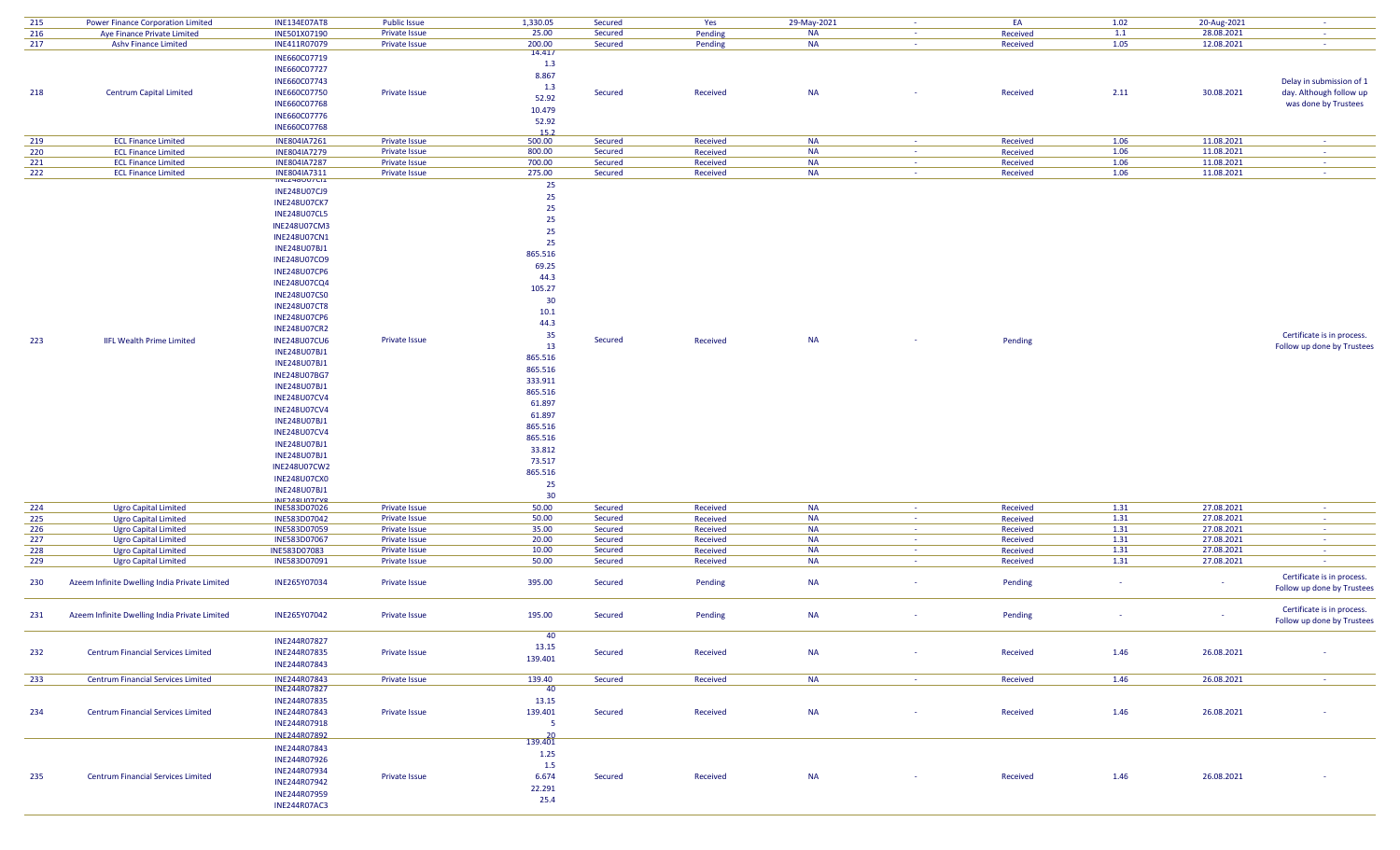| 236        | <b>Centrum Financial Services Limited</b>          | INE244R07967                               | <b>Private Issue</b>           | 1050                 | <b>Secured</b> | <b>Received</b>      | <b>NA</b>              |                | Received               | 1.46           | 26.08.2021      |                          |
|------------|----------------------------------------------------|--------------------------------------------|--------------------------------|----------------------|----------------|----------------------|------------------------|----------------|------------------------|----------------|-----------------|--------------------------|
|            |                                                    | INE244R07975                               |                                |                      |                |                      |                        |                |                        |                |                 |                          |
|            |                                                    | INE244R07991                               |                                |                      |                |                      |                        |                |                        |                |                 |                          |
|            |                                                    |                                            |                                |                      |                |                      |                        |                |                        |                |                 |                          |
| 237        | <b>Centrum Financial Services Limited</b>          | <b>INE244R07AB5</b>                        | Private Issue                  | 252525               | Secured        | Received             | <b>NA</b>              |                | Received               | 1.46           | 26.08.2021      |                          |
|            |                                                    | <b>INE244R07AD1</b>                        |                                |                      |                |                      |                        |                |                        |                |                 |                          |
| 238        | <b>Centrum Financial Services Limited</b>          | <b>INE244R07AC3</b>                        | <b>Private Issue</b>           | 25.40                | Secured        | Received             | <b>NA</b>              | $\sim$         | Received               | 1.46           | 26.08.2021      |                          |
|            |                                                    |                                            |                                | 50.00                |                |                      | <b>NA</b>              | $\sim$         |                        |                | 26.08.2021      |                          |
| 239        | <b>Centrum Financial Services Limited</b>          | <b>INE244R07AE9</b>                        | <b>Private Issue</b>           |                      | Secured        | Received             |                        |                | Received               | 1.46           |                 |                          |
| 240        | EDELWEISS FINANCE & INVESTMENTS LIMITED            | INE918K07FN3                               | Private issue                  | 31.11                | Secured        | Received             | <b>NA</b>              | <b>Section</b> | Received               | 1.04           | 06.08.2021      |                          |
| 241        | EDELWEISS FINANCE & INVESTMENTS LIMITED            | <b>INE918K07FO1</b>                        | Private issue                  | 17.14                | Secured        | Received             | <b>NA</b>              | $\sim$         | Received               | 1.04           | 06.08.2021      |                          |
|            |                                                    |                                            |                                |                      |                |                      | <b>NA</b>              |                |                        |                |                 |                          |
| 242        | EDELWEISS FINANCE & INVESTMENTS LIMITED            | INE918K07FP8                               | Private issue                  | 27.34                | <b>Secured</b> | Received             |                        | <b>COL</b>     | Received               | 1.04           | 06.08.2021      | $\sim$                   |
| 243        | EDELWEISS FINANCE & INVESTMENTS LIMITED            | INE918K07FQ6                               | Private issue                  | 7.18                 | Secured        | Received             | <b>NA</b>              | $\sim$         | Received               | 1.04           | 06.08.2021      |                          |
| 244        | EDELWEISS FINANCE & INVESTMENTS LIMITED            | <b>INE918K07FR4</b>                        | Private issue                  | 44.39                | Secured        | Received             | <b>NA</b>              | $\sim$         | Received               | 1.04           | 06.08.2021      | $\sim$                   |
|            | <b>EDELWEISS FINANCE &amp; INVESTMENTS LIMITED</b> |                                            | Private issue                  | 34.32                | <b>Secured</b> |                      | <b>NA</b>              | $\sim$         |                        | 1.04           | 06.08.2021      |                          |
| 245        |                                                    | <b>INE918K07FS2</b>                        |                                |                      |                | Received             |                        |                | Received               |                |                 |                          |
| 246        | <b>EDELWEISS FINANCE &amp; INVESTMENTS LIMITED</b> | INE918K07FT0                               | Private issue                  | 5.83                 | Secured        | Received             | <b>NA</b>              | <b>Section</b> | Received               | 1.04           | 06.08.2021      | n a                      |
| 247        | EDELWEISS FINANCE & INVESTMENTS LIMITED            | <b>INE918K07FU8</b>                        | Private issue                  | 26.34                | <b>Secured</b> | Received             | <b>NA</b>              | $\sim$         | Received               | 1.04           | 06.08.2021      | $\sim$                   |
| 248        | EDELWEISS FINANCE & INVESTMENTS LIMITED            |                                            | Private issue                  | 125.00               | Secured        |                      | <b>NA</b>              | $\sim$         |                        | 1.04           | 06.08.2021      |                          |
|            |                                                    | <b>INE918K07FV6</b>                        |                                |                      |                | Received             |                        |                | Received               |                |                 |                          |
| 249        | <b>Edelweiss Financial Services Limited</b>        | <b>INE532F07BK7</b>                        | <b>Public Issue</b>            | 58.40                | Secured        | Received             | <b>NA</b>              | <b>Section</b> | Received               | 1.08           | 09.08.2021      | $\sim$                   |
| 250        | <b>Edelweiss Financial Services Limited</b>        | <b>INE532F07BL5</b>                        | <b>Public Issue</b>            | 15.49                | Secured        | Received             | <b>NA</b>              | $\sim$         | Received               | 1.08           | 09.08.2021      | $\sim$                   |
| 251        | <b>Edelweiss Financial Services Limited</b>        | <b>INE532F07BM3</b>                        | <b>Public Issue</b>            | 55.90                | Secured        | Received             | <b>NA</b>              | <b>COL</b>     | Received               | 1.08           | 09.08.2021      | $\overline{\phantom{a}}$ |
|            |                                                    |                                            |                                |                      |                |                      |                        |                |                        |                |                 |                          |
| 252        | <b>Edelweiss Financial Services Limited</b>        | <b>INE532F07BN1</b>                        | <b>Public Issue</b>            | 34.21                | Secured        | Received             | <b>NA</b>              | $\sim$         | Received               | 1.08           | 09.08.2021      |                          |
| 253        | <b>Edelweiss Financial Services Limited</b>        | <b>INE532F07BO9</b>                        | <b>Public Issue</b>            | 10.80                | Secured        | Received             | <b>NA</b>              | $\sim$         | Received               | 1.08           | 09.08.2021      | na.                      |
| 254        | <b>Edelweiss Financial Services Limited</b>        | <b>INE532F07BP6</b>                        | <b>Public Issue</b>            | 10.07                | <b>Secured</b> | Received             | <b>NA</b>              | $\sim$         | Received               | 1.08           | 09.08.2021      | $\sim$                   |
|            |                                                    |                                            |                                |                      |                |                      |                        |                |                        |                |                 |                          |
| 255        | <b>Edelweiss Financial Services Limited</b>        | <b>INE532F07BQ4</b>                        | <b>Public Issue</b>            | 7.13                 | Secured        | Received             | <b>NA</b>              | $\sim$         | Received               | 1.08           | 09.08.2021      | $\sim$                   |
| 256        | Flometallic India Private Limited                  | <b>INE0I3K07010</b>                        | <b>Private Issue</b>           | 500.00               | <b>Secured</b> | Received             | <b>NA</b>              | <b>Section</b> | Received               | 1.31           | 25.08.2021      | $\sim$                   |
| 257        | Flometallic India Private Limited                  | <b>INE0I3K07028</b>                        | <b>Private Issue</b>           | 250.00               | Secured        | Received             | <b>NA</b>              | $\sim$         | Received               | 1.31           | 25.08.2021      | $\sim$                   |
|            |                                                    |                                            |                                |                      |                |                      |                        |                |                        |                |                 |                          |
| 258        | Flometallic India Private Limited                  | <b>INE0I3K07036</b>                        | <b>Private Issue</b>           | 250.00               | Secured        | Received             | <b>NA</b>              | $\sim$         | Received               | 1.31           | 25.08.2021      | $\sim$                   |
| 259        | Flometallic India Private Limited                  | <b>INE0I3K07044</b>                        | <b>Private Issue</b>           | 500.00               | Secured        | Received             | <b>NA</b>              | $\sim$         | Received               | 1.31           | 25.08.2021      |                          |
| 260        | <b>Gateway Distriparks Limited</b>                 | INE852F07095                               | Private issue                  | 40.00                | Secured        | Received             | <b>NA</b>              | $\sim$         | Received               | 4.09           | 28.07.2021      | $\sim$                   |
|            |                                                    |                                            |                                |                      |                |                      |                        |                |                        |                |                 |                          |
| 261        | <b>Gateway Distriparks Limited</b>                 | INE852F07020                               | Private issue                  | 10.00                | Secured        | Received             | <b>NA</b>              | $\sim$         | Received               | 4.09           | 28.07.2021      |                          |
| 262        | <b>Gateway Distriparks Limited</b>                 | INE852F07103                               | Private issue                  | 43.00                | Secured        | Received             | <b>NA</b>              | $\sim$         | Received               | 4.09           | 28.07.2021      | $\sim$                   |
| 263        | <b>Gateway Distriparks Limited</b>                 | INE852F07038                               | Private issue                  | 10.00                | <b>Secured</b> | Received             | <b>NA</b>              | $\sim$         | Received               | 4.09           | 28.07.2021      | $\sim$                   |
|            |                                                    |                                            |                                |                      |                |                      |                        |                |                        |                |                 |                          |
| 264        | <b>Gateway Distriparks Limited</b>                 | INE852F07111                               | Private issue                  | 45.00                | Secured        | Received             | <b>NA</b>              | $\sim$         | Received               | 4.09           | 28.07.2021      | $\sim$                   |
| 265        | <b>Gateway Distriparks Limited</b>                 | INE852F07046                               | Private issue                  | 10.00                | Secured        | Received             | <b>NA</b>              | $\sim$         | Received               | 4.09           | 28.07.2021      | $\sim$                   |
| 266        |                                                    | INE852F07129                               | Private issue                  | 45.00                | Secured        | Received             | <b>NA</b>              | $\sim$         | Received               | 4.09           | 28.07.2021      |                          |
|            | <b>Gateway Distriparks Limited</b>                 |                                            |                                |                      |                |                      |                        |                |                        |                |                 |                          |
| 267        | <b>Gateway Distriparks Limited</b>                 | INE852F07053                               | Private issue                  | 10.00                | Secured        | Received             | <b>NA</b>              | $\sim$         | Received               | 4.09           | 28.07.2021      | $\sim$                   |
| 268        | <b>Gateway Distriparks Limited</b>                 | INE852F07137                               | Private issue                  | 55.00                | <b>Secured</b> | Received             | <b>NA</b>              | $\sim$         | Received               | 4.09           | 28.07.2021      |                          |
| 269        | <b>Gateway Distriparks Limited</b>                 | INE852F07061                               | Private issue                  | 10.00                | Secured        | Received             | <b>NA</b>              | $\sim$         | Received               | 4.09           | 28.07.2021      | $\sim$                   |
|            |                                                    |                                            |                                |                      |                |                      |                        |                |                        |                |                 |                          |
| 270        | Reddy Veeranna Investments Private Limited         | INEOAXE07060                               | Private issue                  | 500.00               | <b>Secured</b> | Received             | <b>NA</b>              | $\sim$         | Received               | 1.86           | 24.08.2021      |                          |
|            |                                                    |                                            |                                |                      |                |                      |                        |                |                        |                |                 |                          |
|            |                                                    |                                            |                                |                      |                | Received             | <b>NA</b>              | <b>Section</b> |                        |                |                 | n a                      |
| 271        | Reddy Veeranna Investments Private Limited         | INEOAXE07078                               | Private issue                  | 300.00               | Secured        |                      |                        |                | Received               | 1.86           | 24.08.2021      |                          |
| 272        | <b>Belstar Microfinance Limited</b>                | INE443L08099                               | Private issue                  | 20.00                | Unsecured      | Received             | <b>NA</b>              | $\sim$         | <b>NA</b>              | $\sim$         | $\sim$          | $\sim$                   |
| 273        | Edelweiss Rural & Corporate Services Limited       | INE657N08017                               | Private issue                  | 500.00               | Unsecured      | Received             | <b>NA</b>              | $\sim$         | <b>NA</b>              | $\sim$         | $\sim$          |                          |
|            |                                                    |                                            |                                |                      |                |                      |                        | $\sim$         |                        | <b>Section</b> | $\sim$          | $\sim$                   |
| 274        | Edelweiss Rural & Corporate Services Limited       | <b>INE657N08025</b>                        | Private issue                  | 500.00               | Unsecured      | Received             | <b>NA</b>              |                | <b>NA</b>              |                |                 |                          |
| 275        | CHENNAI PETROLEUM CORPORATION LTD                  | INE178A08037                               | Private issue                  | 500.00               | Unsecured      | Received             | <b>NA</b>              | $\sim$         | <b>NA</b>              | $\sim$         | $\sim$          | $\sim$                   |
| 276        | <b>REC Ltd</b>                                     | <b>INE020B08BA1</b>                        | <b>Private Issue</b>           | 2,500.00             | Unsecured      | Received             | <b>NA</b>              | $\sim$         | <b>NA</b>              | $\sim$         | $\sim$          |                          |
|            |                                                    |                                            |                                |                      |                |                      | <b>NA</b>              |                | <b>NA</b>              |                |                 |                          |
| 277        | <b>REC Ltd</b>                                     | INE020B08BB9                               | <b>Private Issue</b>           | 2,500.00             | Unsecured      | Received             |                        |                |                        |                |                 |                          |
| 278        | <b>REC Ltd</b>                                     | <b>INE020B08BC7</b>                        | <b>Private Issue</b>           | 3,000.00             | Unsecured      | Received             | <b>NA</b>              | $\sim$         | <b>NA</b>              | $\sim$         | $\sim$          | na.                      |
| 279        | <b>REC Ltd</b>                                     | <b>INE020B08BD5</b>                        | <b>Private Issue</b>           | 2,171.00             | Unsecured      | Received             | <b>NA</b>              | $\sim$         | <b>NA</b>              | $\sim$         | $\sim$          | $\sim$                   |
|            |                                                    |                                            |                                | 3,600.00             |                |                      | <b>NA</b>              | $\sim$         |                        | $\sim$         | $\sim$          |                          |
| 280        | <b>REC Ltd</b>                                     | <b>INE020B08BE3</b>                        | Private Issue                  |                      | Unsecured      | Received             |                        |                | <b>NA</b>              |                |                 |                          |
| 281        | <b>REC Ltd</b>                                     | INE020B08BF0                               | Private Issue                  | 3,000.00             | Unsecured      | Received             | <b>NA</b>              | $\sim$         | <b>NA</b>              | $\sim$         | $\sim$          | $\sim$                   |
| 282        | <b>REC Ltd</b>                                     | <b>INE020B08BG8</b>                        | <b>Private Issue</b>           | 2,552.40             | Unsecured      | Received             | <b>NA</b>              | $\sim$         | <b>NA</b>              | $\sim$         | $\sim$          | $\sim$                   |
|            |                                                    |                                            |                                |                      |                |                      | <b>NA</b>              | $\sim$         |                        | $\sim$         | <b>Contract</b> | $\sim$                   |
| 283        | <b>REC Ltd</b>                                     | INE020B08BH6                               | <b>Private Issue</b>           | 2,554.00             | Unsecured      | Received             |                        |                | <b>NA</b>              |                | $\sim$          |                          |
| 284        | <b>REC Ltd</b>                                     | <b>INE020B08BJ2</b>                        | <b>Private Issue</b>           | 2,027.00             | Unsecured      | Received             | <b>NA</b>              | $\sim$         | <b>NA</b>              | $\sim$         |                 |                          |
| 285        | <b>REC Ltd</b>                                     | INE020B08BK0                               | <b>Private Issue</b>           | 1,790.00             | Unsecured      | Received             | <b>NA</b>              | 18.            | <b>NA</b>              | <b>COL</b>     | $\sim$          | $\sim$                   |
| 286        | <b>REC Ltd</b>                                     | <b>INE020B08BL8</b>                        | <b>Private Issue</b>           | 1,200.00             | Unsecured      | Received             | <b>NA</b>              | $\sim$         | <b>NA</b>              | $\sim$         | $\sim$          | $\sim$                   |
|            |                                                    |                                            |                                |                      |                |                      |                        | $\sim$         |                        | $\sim$         | $\sim$          | $\sim$                   |
| 287        | <b>REC Ltd</b>                                     | INE020B08BM6                               | <b>Private Issue</b>           | 2,500.00             | Unsecured      | Received             | <b>NA</b>              |                | <b>NA</b>              |                |                 |                          |
| 288        | <b>REC Ltd</b>                                     | <b>INE020B08BN4</b>                        | <b>Private Issue</b>           | 2,720.00             | Unsecured      | Received             | <b>NA</b>              | $\sim$         | <b>NA</b>              | ۰.             | $\sim$          | $\sim$                   |
| 289        | <b>REC Ltd</b>                                     | <b>INE020B08BO2</b>                        | Private Issue                  | 4,000.00             | Unsecured      | Received             | <b>NA</b>              | $\sim$         | <b>NA</b>              | $\sim$         | $\sim$          | $\sim$                   |
|            |                                                    |                                            |                                |                      |                |                      | <b>NA</b>              |                |                        | $\sim$         |                 | $\sim$                   |
| 290        | <b>REC Ltd</b>                                     | <b>INE020B08BP9</b>                        | <b>Private Issue</b>           | 2,151.20             | Unsecured      | Received             |                        |                | <b>NA</b>              |                |                 |                          |
| 291        | <b>REC Ltd</b>                                     | <b>INE020B08CS1</b>                        | Private Issue                  | 1,750.00             | Unsecured      | Received             | <b>NA</b>              | <b>Section</b> | <b>NA</b>              | <b>Section</b> | <b>Contract</b> |                          |
| 292        | <b>REC Ltd</b>                                     | <b>INE020B08BW5</b>                        | <b>Private Issue</b>           | 5,063.00             | Unsecured      | Received             | <b>NA</b>              | $\sim$         | <b>NA</b>              | $\sim$         | $\sim$          | $\sim$                   |
|            |                                                    |                                            |                                |                      |                |                      | <b>NA</b>              | $\sim$         |                        | $\sim$         | $\sim$          | $\sim$                   |
| 293        | <b>REC Ltd</b>                                     | <b>INE020B08BQ7</b>                        | <b>Private Issue</b>           | 1,600.70             | Unsecured      | Received             |                        |                | <b>NA</b>              |                |                 |                          |
| 294        | <b>REC Ltd</b>                                     | <b>INE020B08BR5</b>                        | <b>Private Issue</b>           | 1,245.00             | Unsecured      | Received             | <b>NA</b>              | $\sim$         | <b>NA</b>              | $\sim$         | $\sim$          | $\sim$                   |
| 295        | <b>REC Ltd</b>                                     | <b>INE020B08BS3</b>                        | <b>Private Issue</b>           | 1,097.00             | Unsecured      | Received             | <b>NA</b>              | $\sim$         | <b>NA</b>              | $\sim$         | $\sim$          | $\sim$                   |
|            | <b>REC Ltd</b>                                     | <b>INE020B08BT1</b>                        |                                |                      |                | Received             | <b>NA</b>              | $\sim$         | <b>NA</b>              | $\sim$         | $\sim$          | - 4                      |
| 296        |                                                    |                                            | <b>Private Issue</b>           | 1,000.00             | Unsecured      |                      |                        |                |                        |                |                 |                          |
| 297        | <b>REC Ltd</b>                                     | <b>INE020B08BV7</b>                        | <b>Private Issue</b>           | 2,070.90             | Unsecured      | Received             | <b>NA</b>              | $\sim$         | <b>NA</b>              | $\sim$         | $\sim$          | $\sim$                   |
| 298        | <b>REC Ltd</b>                                     | <b>INE020B08BU9</b>                        | Private Issue                  | 1,018.00             | Unsecured      | Received             | <b>NA</b>              | $\sim$         | <b>NA</b>              | $\sim$         | $\sim$          | $\sim$                   |
|            |                                                    |                                            |                                |                      |                |                      | <b>NA</b>              | $\sim$         |                        | $\sim$         | <b>Contract</b> | $\sim$                   |
| 299        | <b>REC Ltd</b>                                     | <b>INE020B08BX3</b>                        | <b>Private Issue</b>           | 3,028.00             | Unsecured      | Received             |                        |                | <b>NA</b>              |                |                 |                          |
| 300        | <b>REC Ltd</b>                                     | <b>INE020B08BY1</b>                        | <b>Private Issue</b>           | 1,451.00             | Unsecured      | Received             | <b>NA</b>              | $\sim$         | <b>NA</b>              | $\sim$         | $\sim$          | $\sim$                   |
| 301        | <b>REC Ltd</b>                                     | <b>INE020B08BZ8</b>                        | <b>Private Issue</b>           | 1,200.00             | Unsecured      | Received             | <b>NA</b>              | $\sim$         | <b>NA</b>              | $\sim$         | $\sim$          | $\sim$                   |
| 302        | <b>REC Ltd</b>                                     | <b>INE020B08CA9</b>                        | <b>Private Issue</b>           | 1,200.00             |                | Received             | <b>NA</b>              | $\sim$         | <b>NA</b>              | $\sim$         |                 |                          |
|            |                                                    |                                            |                                |                      | Unsecured      |                      |                        |                |                        |                |                 |                          |
| 303        | <b>REC Ltd</b>                                     | <b>INE020B08CB7</b>                        | <b>Private Issue</b>           | 1,200.00             | Unsecured      | Received             | <b>NA</b>              | $\sim$         | <b>NA</b>              | $\sim$         | $\sim$          | n a                      |
| 304        | <b>REC Ltd</b>                                     | <b>INE020B08CC5</b>                        | Private Issue                  | 1,200.00             | Unsecured      | Received             | <b>NA</b>              | $\sim$         | <b>NA</b>              | $\sim$         | $\sim$          | $\sim$                   |
|            |                                                    |                                            |                                | 2,769.00             |                |                      | <b>NA</b>              | $\sim$         |                        | $\sim$         | $\sim$          | $\sim$                   |
| 305        | <b>REC Ltd</b>                                     | <b>INE020B08CD3</b>                        | <b>Private Issue</b>           |                      | Unsecured      | Received             |                        |                | <b>NA</b>              |                |                 |                          |
| 306        | <b>REC Ltd</b>                                     | <b>INE020B08CE1</b>                        | Private Issue                  | 2,500.00             | Unsecured      | Received             | <b>NA</b>              | <b>Section</b> | <b>NA</b>              | $\sim$         | $\sim$          | $\sim$                   |
| 307<br>308 | <b>REC Ltd</b><br><b>REC Ltd</b>                   | <b>INE020B08CF8</b><br><b>INE020B08CG6</b> | Private Issue<br>Private Issue | 1,500.00<br>2,090.00 | Unsecured      | Received<br>Received | <b>NA</b><br><b>NA</b> | $\sim$ $\sim$  | <b>NA</b><br><b>NA</b> | $\sim$         | $\sim$          | $\sim$                   |